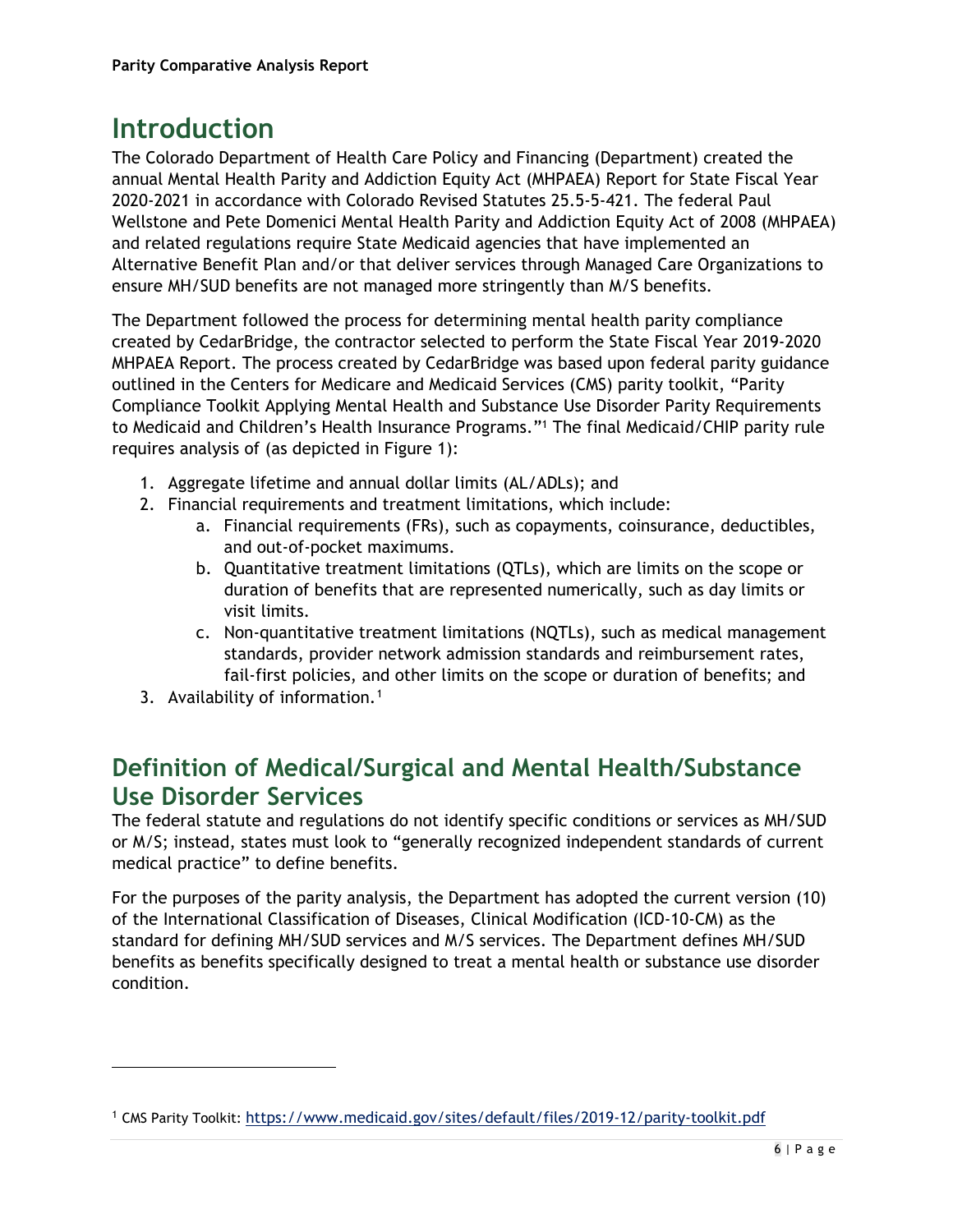- $\triangleright$  Mental health conditions are those conditions listed in ICD-10 Chapter 5(F), except for subchapter 1 (Mental disorders due to known physiological conditions), subchapter 8 (Intellectual disabilities) and subchapter 9 (Pervasive and specific developmental disorders). The etiology of these conditions is a medical condition – physiological or neurodevelopmental – and treatment would address medical concerns first.
- $\triangleright$  Substance use disorder benefits are defined as benefits used in the treatment of substance use disorder conditions listed in ICD-10 Chapter 5 (F), subchapter 2 (Mental and Behavioral disorders due to psychoactive substance use).
- $\triangleright$  Benefits used to treat all other ICD-10 diagnoses are considered M/S.

#### **Benefit Classifications**

The final federal regulations specify requirements for FRs and treatment limitations apply to each benefit classification individually. Colorado Medicaid benefits were classified and mapped into four categories, as directed by the CMS Parity Toolkit. The following definitions were used to differentiate benefit classifications:

#### **Inpatient**

Treatment as a registered bed patient in a hospital or facility and for whom room and board charges are made, excluding nursing facilities.

#### **Outpatient**

All covered services or supplies not included in inpatient, emergency care, or prescription drug categories.

#### **Prescription Drugs**

Medications that have been approved or regulated by the Food and Drug Administration that can, under federal and state law, be dispensed only pursuant to a Prescription Drug order from a licensed, certified, or otherwise legally authorized prescriber.

#### **Emergency Care**

All covered emergency services or items (including medications) provided in an emergency department (ED) setting or to stabilize an emergency/crisis, other than in an inpatient setting.

### **Colorado Medicaid Accountable Care Collaborative**

The State of Colorado administers Colorado Medicaid through its Accountable Care Collaborative (ACC). The state is divided into seven geographic regions with a single Managed Care Entity, the Regional Accountable Entity (RAE), operating the ACC in each region. The ACC is a hybrid managed care program authorized through a Section 1915(b) waiver with the Centers for Medicare & Medicaid Services (CMS).

The RAEs function as a Prepaid Inpatient Health Plan (PIHP) for the administration of all ACC members' capitated mental health and substance use disorder services, as well as a Primary Care Case Management Entity (PCCM Entity) accountable for the effective and coordinated utilization of fee-for-service M/S Medicaid benefits. The RAEs are responsible for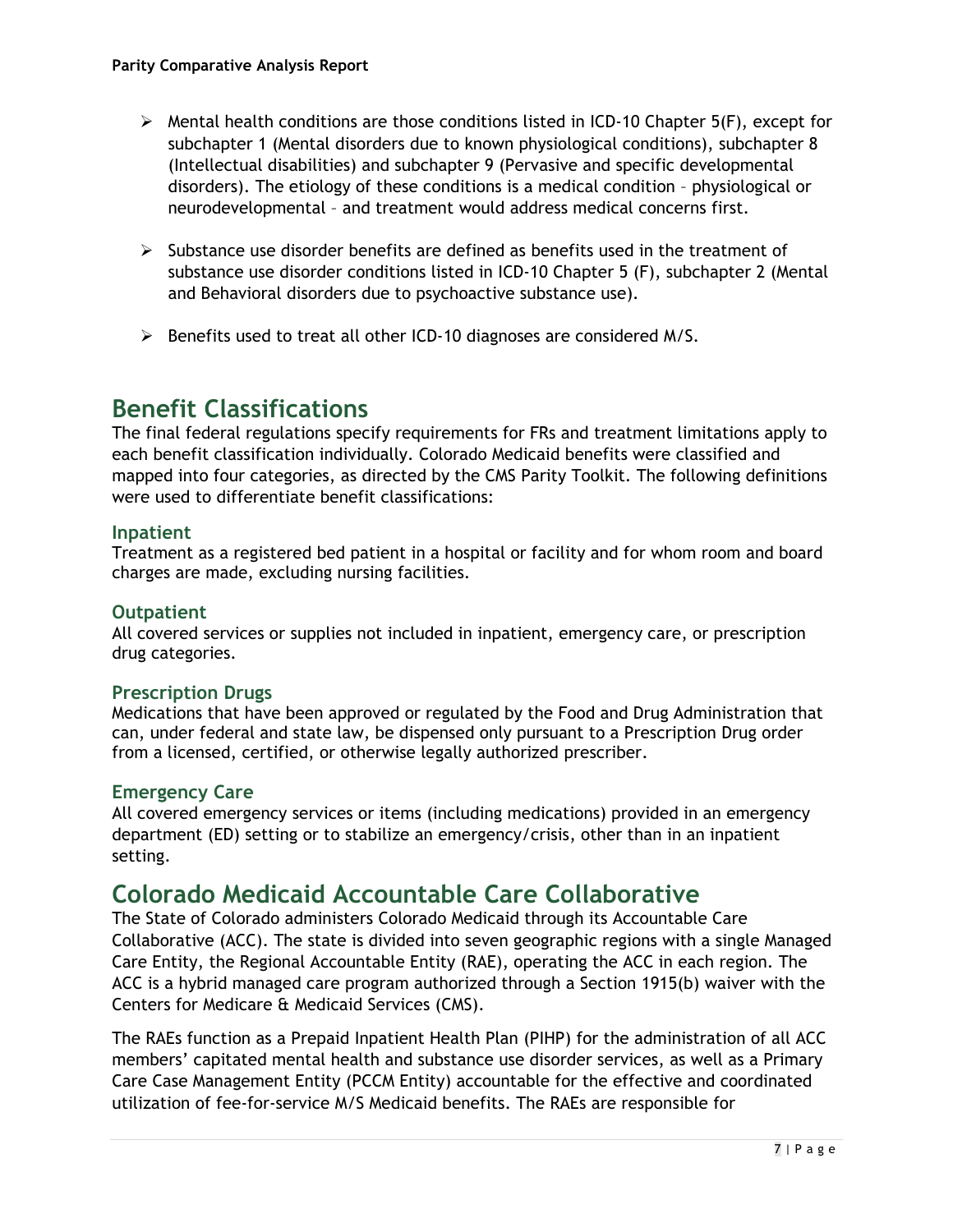administering Colorado Medicaid's capitated MH/SUD benefit, which includes paying claims under the capitated MH/SUD benefit and authorizing MH/SUD services. M/S services are paid fee-for-service (FFS) by the Department's fiscal agent. The Department contracts with a third-party vendor to administer Colorado Medicaid's Utilization Management Program for FFS, referred to as the Colorado Prior Authorization Review (Colorado PAR).

In addition, two regions allow members in specific counties to participate in capitated M/S Managed Care Organizations (MCO). In Region 1, the MCO is operated by the RAE, Rocky Mountain Health Plans. In Region 5, the Department contracts directly with the MCO operated by the Denver Health Medical Plan, which is also contracted to function as the MH/SUD PIHP for all members enrolled in the MCO*.* Denver Health Medical Plan delegates administration of their MH/SUD PIHP to Colorado Access, including utilization management.

The federal Paul Wellstone and Pete Domenici Mental Health Parity and Addiction Equity Act of 2008 (MHPAEA) and related regulations require State Medicaid agencies that have implemented an Alternative Benefit Plan and/or that deliver services through Managed Care Organizations to ensure MH/SUD benefits are not managed more stringently than M/S benefits. This analysis complies with 42 CFR § 438.910 and 42 CFR § 440.395.

As authorized by the Affordable Care Act of 2010, Colorado expanded Medicaid benefits to individuals ages 19 through 64 at or below 133% Federal Poverty Level (FPL) through an Alternative Benefit Plan that closely aligns, but does not exactly match, the Medicaid state plan adult benefit package. As of January 2021, there were 146,964 members in MCOs whose M/S and MH/SUD services are covered through capitation payments. Approximately 501,786 members in the Alternative Benefit Plan receive capitated MH/SUD services, but their M/S services are provided FFS.

As MHPAEA is focused on ensuring members' MH/SUD benefits are not managed more stringently than M/S benefits, the Department's unique structure for the Alternative Benefit Plan creates complexity for the parity determination. Instead of comparing managed care policies and procedures against each other, for the Alternative Benefit Plan the Department compares managed care policies and procedures for a MH/SUD program against a M/S FFS program.

The Department has chosen to provide behavioral health benefits through a managed care program in order to offer members a full continuum of behavioral health services that are not available under federal fee-for-service guidelines, allowing for more flexible service provision. It is only under the federal managed care authority that the Department is able to offer reimbursement for short-term inpatient stays in Institutions for Mental Diseases, peer recovery services, clubhouse and drop-in centers, vocational services, intensive case management, and other alternative services.

The Department goes beyond federal requirements by conducting the MHPAEA comparative analyses across all members enrolled with the seven RAEs and the two MCOs. The Department does not restrict its MHPAEA comparative analyses only to members eligible for the Medicaid Alternative Benefit Plan or in an MCO.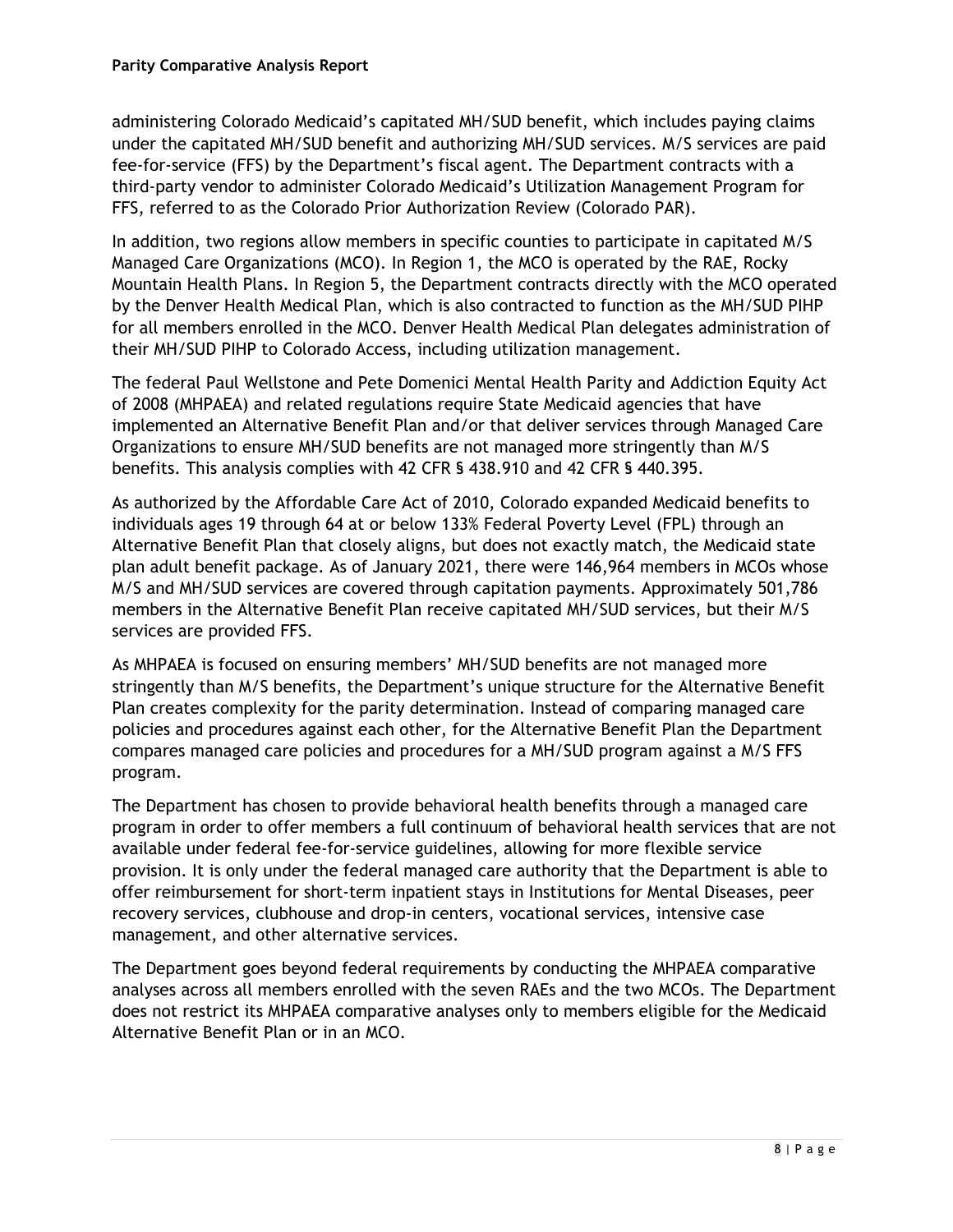# **Methodology**

## **Defining Member Scenarios for Analysis**

Colorado Medicaid's unique structure for MH/SUD and M/S benefits creates a need to define the various potential member scenarios available. These scenarios are documented in Table 1. Furthermore, Table 2 defines the mechanism for payment of covered benefits by each of the benefit classifications. These steps define the scope of questions and data needed from each respective payer in order to complete a parity analysis.

#### TABLE 1. POTENTIAL MEMBER SCENARIOS

#### **Member Scenarios (the color of the highlighted bullet points matches the corresponding highlighted classifications in the table below)**

- **SCENARIO 1**: Member gets their inpatient and outpatient MH/SUD services, emergency MH services, and M/S benefits through fee-for-service (this is a service-by-service situation).
- **SCENARIO 2**: Member gets their inpatient and outpatient MH/SUD services, emergency MH services through a RAE (Rocky Mountain Health Plans) under a capitated rate and M/S benefits through a managed care organization (Rocky Mountain Health Plan Prime MCO).
- **SCENARIO 3**: Member gets their inpatient and outpatient MH/SUD services, emergency MH services through a RAE under a capitated rate and M/S benefits through fee-forservice.
- **SCENARIO 4**: Member gets inpatient and outpatient MH/SUD services, emergency MH services from Denver Health PIHP and M/S benefits through a managed care organization.

## **Benefit Map – by classification**

TABLE 2. COVERED BENEFITS

|                   | <b>Inpatient</b>                    | <b>Outpatient</b>                   | <b>Emergency Care</b>              | <b>Prescription Drugs</b> |
|-------------------|-------------------------------------|-------------------------------------|------------------------------------|---------------------------|
| <b>SCENARIO 1</b> | $Med/Surg = FFS$<br>$MH/SUD = FFS$  | $Med/Surg = FFS$<br>$MH/SUD = FFS$  | $Med/Surg = FFS$<br>$MH/SUD = FFS$ | <b>PBM</b>                |
| <b>SCENARIO 2</b> | $Med/Surg = MCO$<br>$MH/SUD = RAE$  | $Med/Surg = MCO$<br>$MH/SUD = RAE$  | $Med/Surg = MCO$<br>$MH/SUB = RAE$ | <b>MCO Managed PBM</b>    |
| <b>SCENARIO 3</b> | $Med/Surg = FFS$<br>$MH/SUD = RAE$  | $Med/Surg = FFS$<br>$MH/SUD = RAE$  | $Med/Surg = FFS$<br>$MH/SUB = RAE$ | <b>PBM</b>                |
| <b>SCENARIO 4</b> | $Med/Surg = MCO$<br>$MH/SUD = PHPP$ | $Med/Surg = MCO$<br>$MH/SUD = PIHP$ | $Med/Surg = MCO$<br>$MH/SUD = PHP$ | <b>MCO Managed PBM</b>    |

## **Tools and Resources to Collect and Analyze Required Data**

The Department determined the scope of the parity analysis by researching each benefit plan for the presence of any FRs or QTLs that would require analysis. Colorado Medicaid benefit packages do not currently have any FRs, QTLs, or AL/ADLs for MH/SUD services.

Additionally, a set of NQTLs were identified by comparing each benefit plan, along with stakeholder feedback, to a list of NQTLs outlined in the final Medicaid/parity rule, the parity toolkit, written guidance from CMS, and the Department of Labor regarding the commercial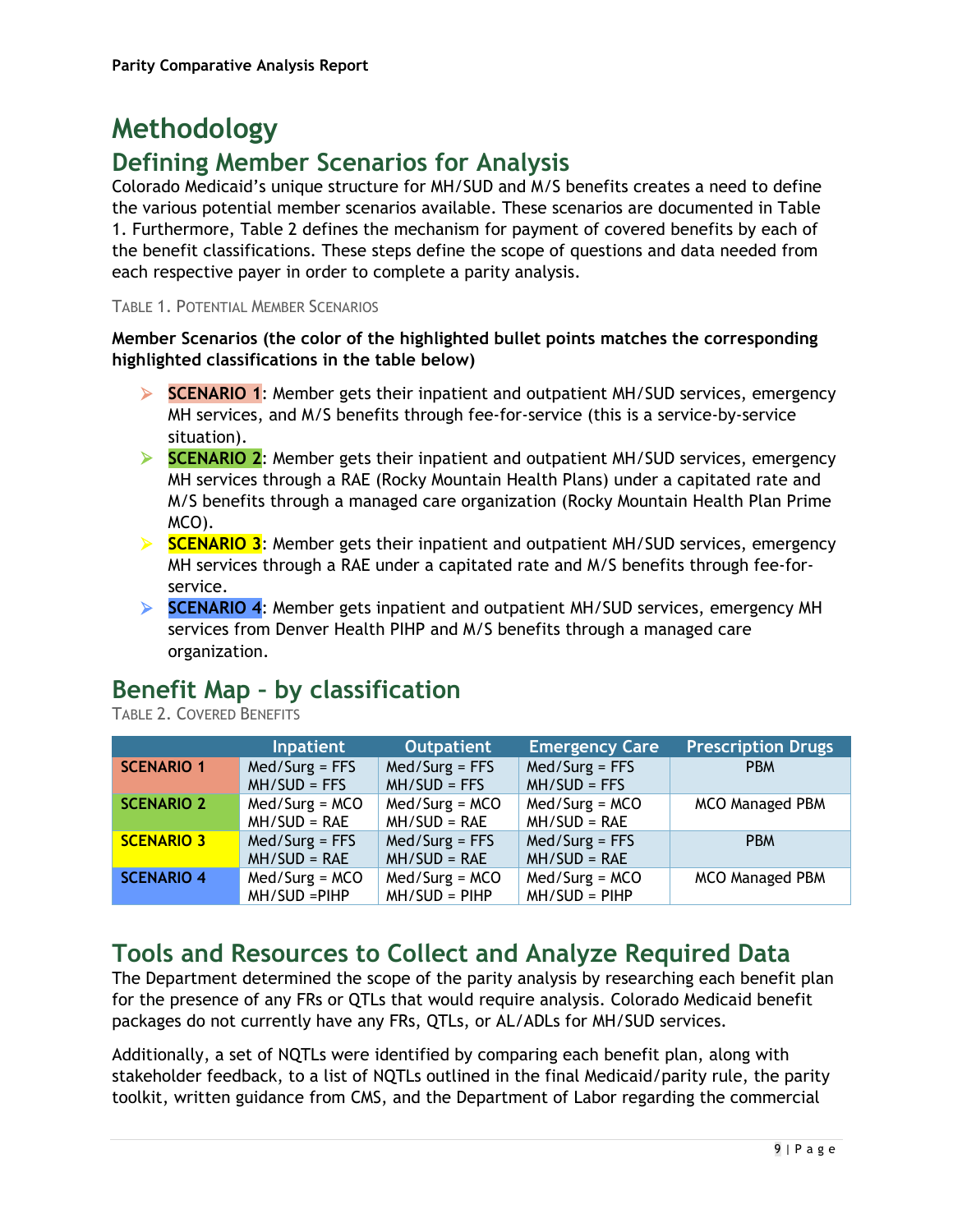parity rule (including FAQs and related guidance). The Department utilizes tools and resources based upon those created by CedarBridge to collect and analyze the required NQTL data.

A data request was sent to the Regional Accountable Entities (RAEs), Managed Care Organizations (MCOs), and the Department's Utilization Management to collect policy and procedural detail for key areas, including:

- 1. Medical Management Standards
	- a. Prior Authorization identify services by name and service code
	- b. Concurrent Review
	- c. Retrospective Review
	- d. Fail First/Step Therapy Protocols
	- e. Conditioning Benefits on Completion of a Course of Treatment
	- f. Medical Appropriateness Review
	- g. Outlier Management
	- h. Penalties for Noncompliance
	- i. Coding Limitations
	- j. Medical Necessity Criteria
- 2. Provider Admission Standards
	- a. Network Provider Admission
	- b. Establishing Charges/Reimbursement Rates
	- c. Restrictions Based on Geographic Location, Facility Type, or Provider Specialty
- 3. Provider Access
	- a. Network Adequacy Determination
	- b. Out-of-Network Provider Access Standards

The Department required responses to the data requests by March 1. The MPHAEA report is accurate and complete through March 1, 2021. Any policy or procedural changes made after that date will be reviewed in an ongoing basis and noted in the following year's MHPAEA Report.

Responses to the data requests were followed with a virtual interview with a team from each RAE and MCO. The interviews provide an opportunity for the Department to ask questions stemming from the review of the data request responses and gain additional insight into the implementation of the policies and procedures.

#### **Review Process for Medical Necessity Criteria**

The Department reviewed the medical necessity criteria collected from the RAEs and MCOs both through the written data requests and follow-up interviews to verify the criteria utilized to determine medical necessity for MH/SUD and M/S services. The Department analyzed differences in MH/SUD and M/S medical necessity determinations within the care delivery system.

#### **Review Process for Non-Quantitative Treatment Limitations**

The Department prepared a list of common NQTLs that may be in use by the RAEs and the Department for MH/SUD services from the illustrative list of NQTLs in the final Medicaid/parity rule, the parity toolkit, and written guidance from CMS and the Department of Labor regarding the commercial parity rule (including FAQs and related guidance). The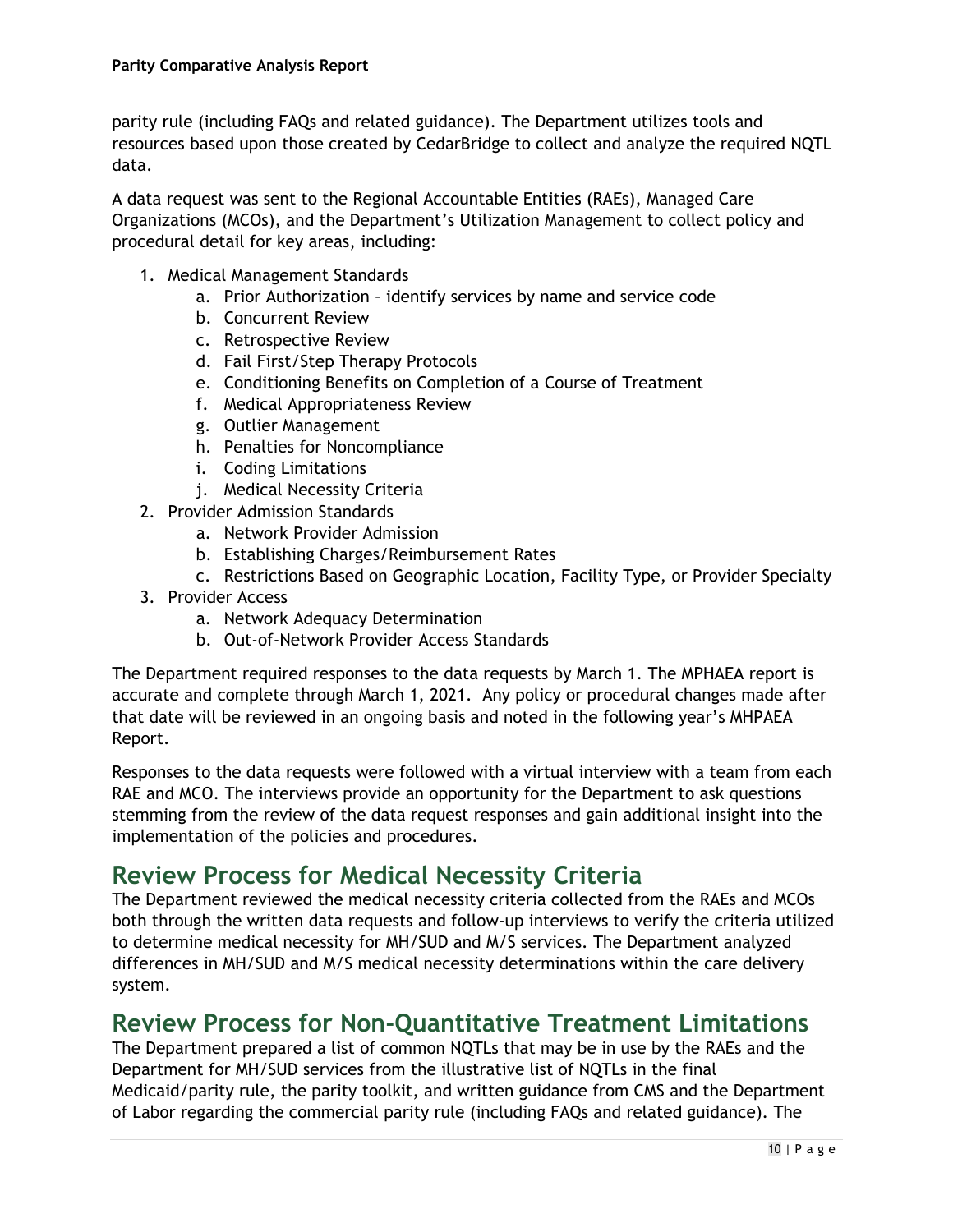Department also gathered feedback through stakeholder written comments, which the Department used to inform the analysis by either affirming previously identified NQTLs or highlighting other areas that may require analysis. The final list included NQTLs applicable to categories such as medical management standards, network admission standards, and provider access.

The data request for the RAEs, MCOs, and Department's UM included the list of NQTLs identified and asked them to identify any additional NQTLs they apply to MH/SUD services. The request addressed processes, strategies, evidentiary standards and other factors for each of the NQTLs that apply to MH/SUD and M/S services, broken down by benefit classification. The request included prompts to help identify the type of information relevant to the parity analysis.

#### **Review Process for Availability of Information**

The requirements for availability of information are as follows:

- Criteria for medical necessity determinations for MH/SUD benefits must be made available to enrollees, potential enrollees, and contracting providers upon request
- The reason for any denial of reimbursement or payment for MH/SUD benefits must be made available to the beneficiary

These requirements apply to all Colorado Medicaid members receiving MH/SUD benefits, whether through FFS, RAEs, or MCOs. The MCEs were required to provide evidence that they are compliant with this parity requirement.

## **Determining if a FR, QTL, or AL/ADL Will Apply**

**Based on the information collected during the analysis, the Colorado Medicaid benefit packages impose no financial requirements (FR), quantitative treatment limitations (QTLs), or aggregate lifetime and annual dollar limits (AL/ADLs) on MH/SUD benefits.** Should future financial, unit, or dollar limits be imposed, these limitations may need to be reviewed to ensure parity compliance.

### **Factors Used to Determine an NQTL Will Apply**

Parity requires NQTLs not be applied to MH/SUD benefits in any classification unless their application to MH/SUD benefits **are comparable** to and **no more stringent than** the processes, strategies, evidentiary standards, or other factors used in applying the NQTL to M/S benefits in the classification. The application standards for any NQTL must be clearly delineated under the policies and procedures of the state, MCO, or Prepaid Inpatient Health Plan (PIHP), as written and in operation.

The CMS Parity Toolkit divides this analysis into two parts:

- 1. Evaluate the *comparability* of the processes, strategies, evidentiary standards, and other factors (in writing and in operation) used in applying the NQTL to MH/SUD benefits and M/S benefits
- 2. Evaluate the *stringency* with which the processes, strategies, evidentiary standards and other factors (in writing and operation) are applied to MH/SUD benefits and M/S benefits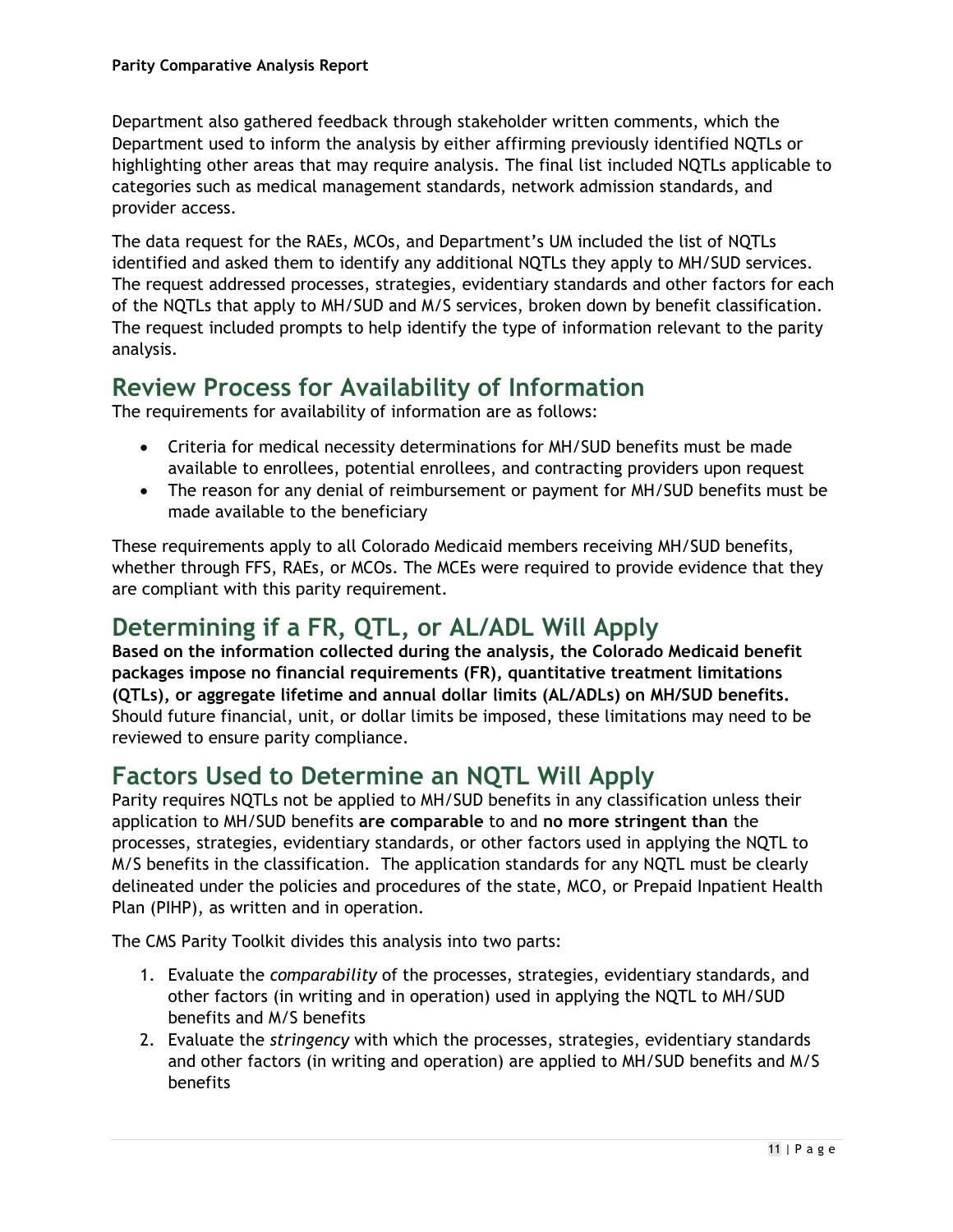Following the process outlined in the CMS Parity Toolkit, the Department used the information provided in the data request and interviews with the RAEs, MCOs, and the Department's FFS UM to determine if an NQTL applies and requires analysis. Any identified NQTL is tested for comparability and stringency to ensure it meets parity guidelines. During this analysis, multiple reference points are explored to determine compliance with parity guidelines including: policy follows standard industry practice, when operationalizing procedures there is little to no exception or variation, policy and practice follows established state definitions and guidelines, the staff operationalizing the policy are qualified to make the decisions and complete the tasks assigned and appropriate supervision and oversight is in place to ensure the policy is operationalized as documented.

### **Evaluation of Parity Compliance in Operation**

Colorado House Bill 19-1269, updated the Colorado Revise Statutes 25.5-5-421(4), which requires the Department to contract with an external quality review organization to perform an annual review of the RAEs' and MCOs' policies and procedures in operation:

 $\ge$  "25.5-5-421 (4). The State Department shall contract with an external quality review organization at least annually to monitor MCEs' utilization management programs and policies, including those that govern adverse determinations, to ensure compliance with the MHPAEA. The quality review report must be readily available to the public."

Health Services Advisory Group (HSAG) was the contractor selected to perform this year's annual review of the RAEs' and MCOs' policies and procedures in operation. HSAG's full report can be found on the Department's [Regulatory Resource Center webpage.](https://hcpf.colorado.gov/regulatory-resource-center)

## **Updates to the MHPAEA Report**

The Department has made many improvements to the MHPAEA Report for State Fiscal Year 2020-2021 to improve the readability and clarity of the document, but more importantly, to increase the accuracy and thoroughness of the analysis.

- Findings from the external quality review are new this year, adding a detailed review of the RAEs and MCOs' policies and procedures in operation.
- The Department added inpatient substance use disorder treatment to the state's Medicaid benefit beginning January 1, 2021. The policies and procedures related to the new SUD benefit were reviewed for parity compliance in this report.
- The 2020 MHPAEA Report incorrectly included a member benefit scenario labeled Scenario 4, which was removed from this year's report. This scenario was determined to be impossible to occur given the Department's use of mandatory attribution and enrollment.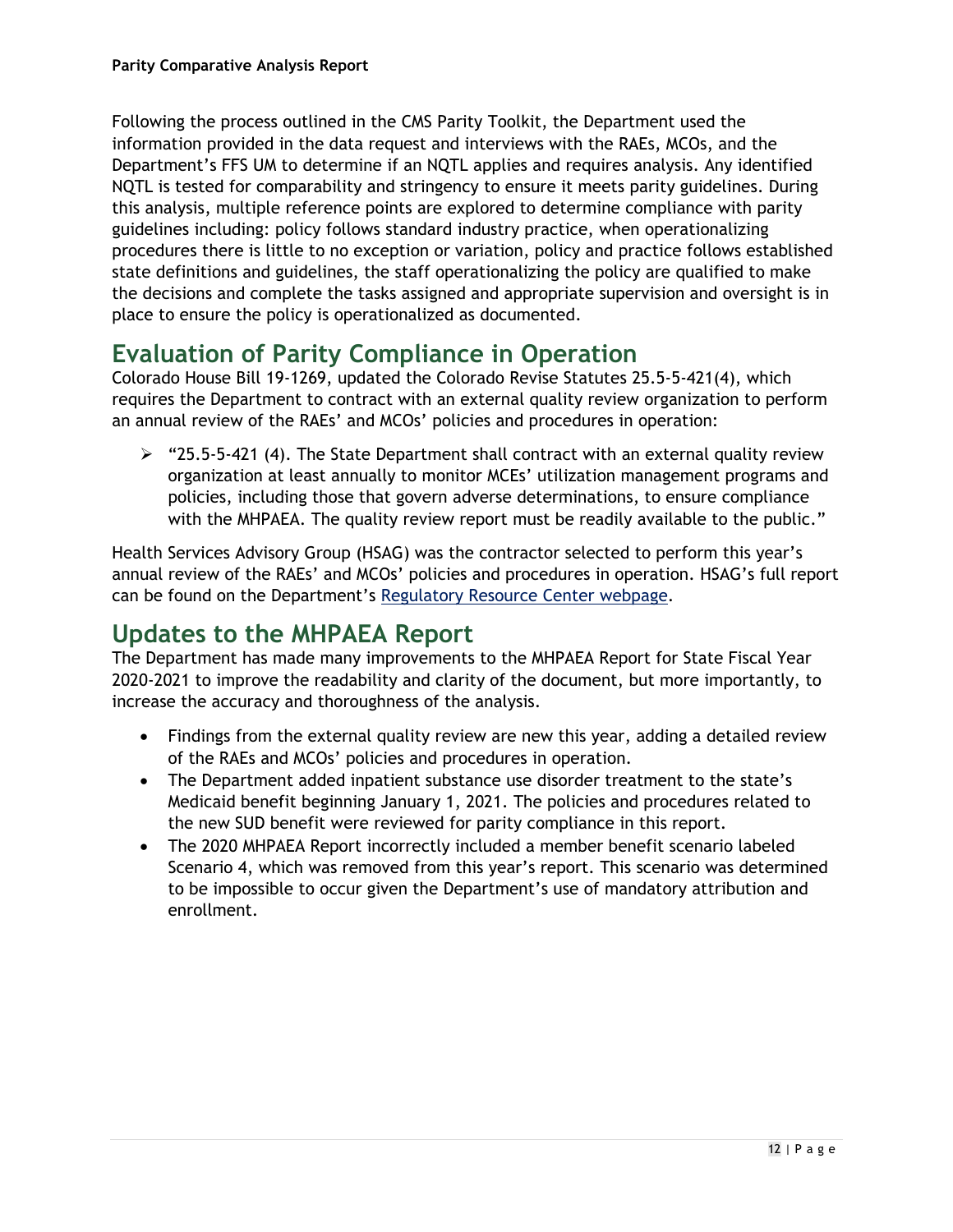# **Stakeholder Engagement and Feedback**

The Department considers stakeholder feedback vital to the monitoring of mental health and substance use disorder parity. Department staff engage and seek out input in multiple opportunities and formats throughout the year to ensure ongoing compliance with federal and state parity laws, but also to inform the NQTL analyses. Opportunities for engagement and reporting issues include:

- A quarterly hospital forum attended by the Colorado Hospital Association, urban and rural hospitals and the RAEs;
- Communications and complaints received by the Office of Behavioral Health Ombudsman of Colorado;
- Provider and stakeholder outreach to Department staff directly;
- Grievances filed by members that have been escalated to the Department; and
- An electronic form to provide written comments.

The Department received a total of 14 written comments submitted through the electronic form created specifically for this report. The majority of submissions were received from providers, with some feedback also received from advocates.

Stakeholders shared concerns about prior authorization, reimbursement rates, network provider admission, network adequacy determination, member attribution, a non-covered service, and the Department's parity reporting compliance and enforcement. Concerns that touched on parity-related topics were analyzed for compliance. The comments addressing the methods used by the Department for enforcing and reporting on parity compliance fall into other important areas of Medicaid operations, and will be considered for opportunities for process improvement. Additional concerns that covered topics such as member attribution, do not, by definition, rise to the level of parity concerns.

Provider reimbursement rate concerns are commonly raised by stakeholders, including specific concerns about reimbursement based on clinical licensure, and lower provider reimbursement rates for MH/SUD services in comparison to other states or M/S services. First, it was determined that the processes used by the RAEs to establish charges/reimbursement rates for MH/SUD benefits is comparable and no more stringent then that used for M/S benefits in the same classification in writing and in operation. Further still, reimbursement was analyzed for its impact on network adequacy and it was determined that the processes used to maintain network adequacy by the RAEs for MH/SUD benefits was also comparable and no more stringent than the process used for M/S benefits. The Department continually monitors the provider networks and requires the RAEs and MCOs to submit network adequacy plans annually and network adequacy reports quarterly.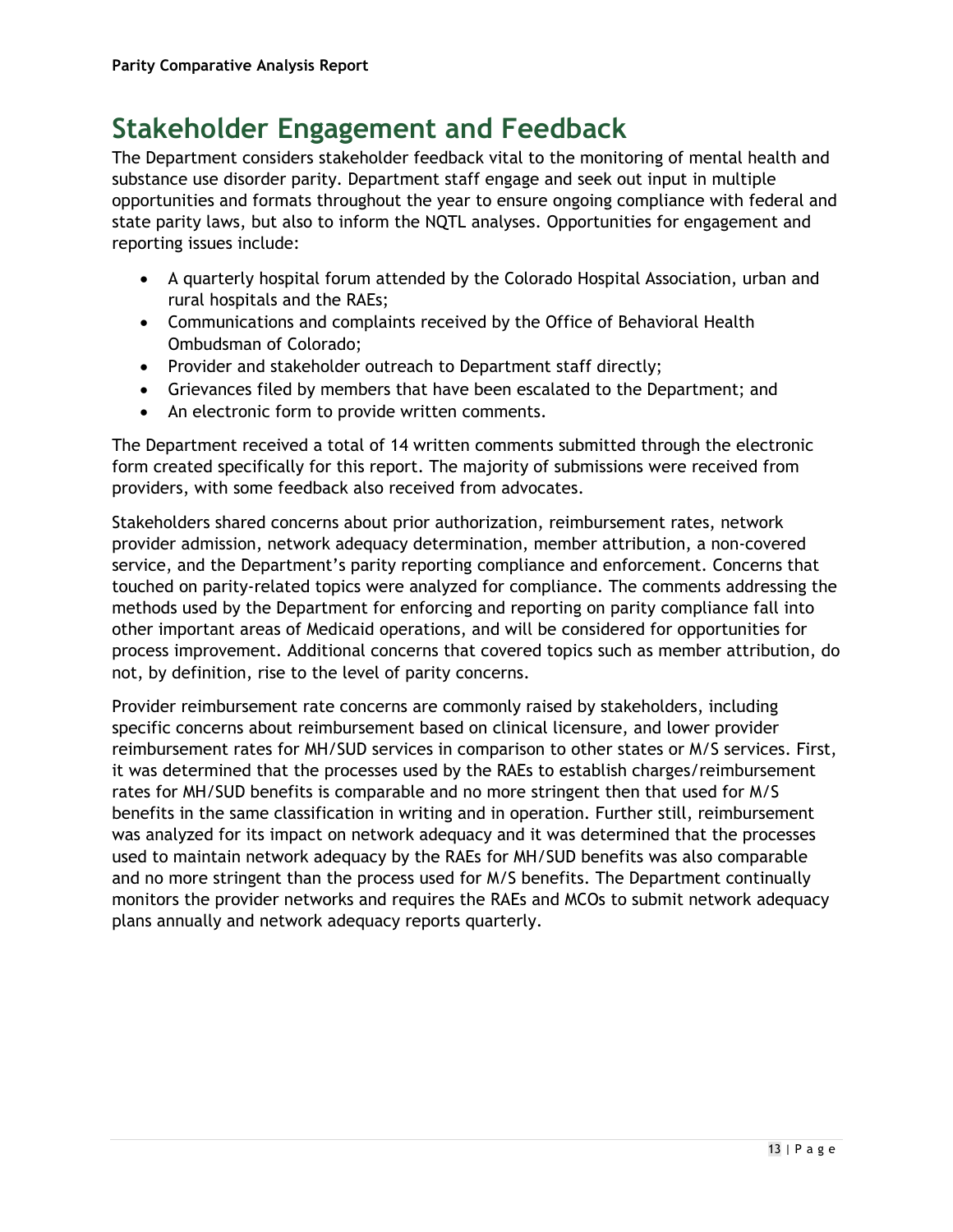# **Findings**

The Department completed an analysis of the non-quantitative treatment limitations (NQTLs) being used in each of the member scenarios and an analysis of whether, for each NQTL, there are differences in policies  $\theta$  procedures, or the application of the policies  $\theta$  procedures for MH/SUD benefits and M/S benefits.

**The assessment and comparative analysis of MH/SUD benefit limitations compared to M/S benefit limitations found the written policies and procedures to be parity compliant in all NQTLs except for one.** During the analysis process, the Department identified that it is not currently in compliance with parity requirements regarding the Concurrent Review NQTL for inpatient hospitalizations, as a result of the temporary suspension of the Inpatient Hospital Review Program (IHRP).

At the beginning of the COVID-19 Public Health Emergency, the Department suspended M/S inpatient hospitalization concurrent reviews to address the surge in critical patient care needs and the risk of hospital system breach due to acute care demand exceeding our hospitals' medical capacity. During the M/S Concurrent Review program suspension, the IHRP underwent a performance review that identified operational and efficiency opportunities. This information ultimately led to the re-procurement of the IHRP vendor and was incorporated into the contractual requirements with the newly-selected vendor. The Department is currently working to finalize improvements to the program prior to IHRP reinstitution, with redesign efforts underway. As part of the redesign efforts, the Department will ensure the new IHRP concurrent review process is compliant with parity. To ensure parity compliance, the Department is also taking this opportunity to assess the MCEs' concurrent review policies and procedures for MH/SUD inpatient hospitalizations. The target date for reinstituting the IHRP with the program improvements is January 2022, and the Department is working diligently to complete the work earlier if possible.

Mental health parity was not immediately identified as an issue when the IHRP program was paused. The focus at that time was on helping facilitate hospitals' capacity to treat individuals with COVID-19. The Department did not pursue a similar suspension to the MH/SUD inpatient authorization review process because it was not at risk of system capacity breach in the same way that the hospitals were. The Department also required real-time SUD review insights from tracking the use of the newly effective (January 1, 2021) SUD inpatient and residential benefit. These insights needed to be incorporated into the July 1, 2021 inpatient and residential SUD rate adjustments and were important to the Department's efforts to analyze network access, pinpoint areas needing technical assistance, monitor utilization against projections, identify variations in utilizations by RAE region, and confirm that members were being connected to the most effective treatment options. It was determined that continuing the MH/SUD inpatient authorization review process was the best course of action to ensure the health and effectiveness of the new SUD residential benefit and the MH/SUD system as a whole.

**Limited situations were found during the external quality review where two RAEs had gone beyond the timeframes established in their written policies for sending a notice of adverse benefit determination, and therefore were determined to be out of parity compliance with the Availability of Information parity requirements.** Details are provided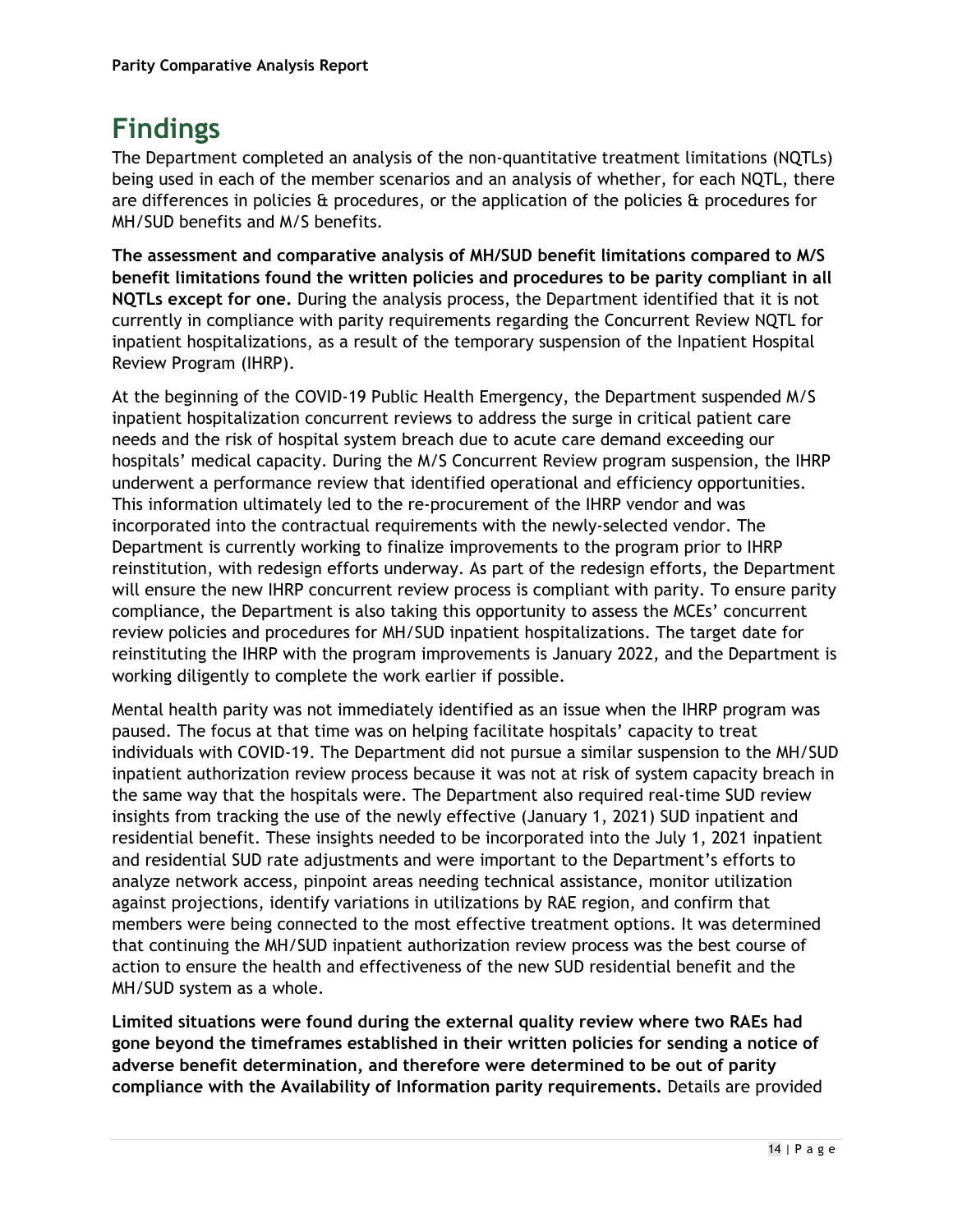in the External Quality Review Analysis section below. The RAEs were notified of the issues by the Department and a plan was established to address the delays.

### **Parity Monitoring During Reporting Year**

In addition to the review and analysis of policies and procedures performed for the comprehensive annual MHPAEA Report, the Department continually monitors the parity compliance of the RAEs and MCOs throughout the year. Monitoring activities include regular communication with the RAEs and MCOs, meetings and events with stakeholder groups, or direct contact with the Behavioral Health Ombudsman office, practitioners, or members. Any concerns that are raised are analyzed and addressed as they are identified.

The following are some of the changes to policies and procedures made by the RAEs, MCOs, or the Department's FFS UM over the reporting year that warranted a review for parity compliance.

- Beginning March 1, 2021, Colorado Community Health Alliance requires authorization after 20 sessions for the following services: 90832 (30-min psychotherapy), 90834 (45 min psychotherapy), 90837 (60-min psychotherapy), 90846 (family psychotherapy w/o patient) and 90847 (family psychotherapy w/patient).
- Rocky Mountain Health Plans requires authorization on 60-minute psychotherapy (90837) sessions after 12 visits in a calendar year.

Each of these authorization requirements was evaluated and was found to be in-line with comparable prior authorization requirements for M/S services, similar RAE prior authorization requests, and consistent with flexibilities allowed with managed care.

## **External Quality Review Analysis**

Health Services Advisory Group (HSAG) completed their annual review of the RAEs and MCOs' policies and procedures in operation on April 2021. **They determined the MCEs to have a combined 96% compliance score.** The score indicates the level at which the MCEs followed their internal policies related to prior authorization and the reason for denial, notification of determination, time frames for the sending of notices, notice of adverse benefit determinations including required content, use of qualified clinicians when making denial decisions, peer-to-peer review, and use of established authorization criteria. Out of 1,239 combined applicable elements, the MCEs satisfied 1,187 elements. All the MCEs use Department-approved template notices of adverse benefit determination that included the required information and notify members of their right to an appeal and all MCEs followed their policies and procedures regarding consistency and quality of utilization management decisions.

Limited situations were found where two RAEs had gone beyond the timeframes established in their policies for sending a notice of adverse benefit determination. Additionally, HSAG identified some situations of confusing language used by RAEs in their determination letters or the reason for the denial was difficult to understand. Those situations were determined to not be fully parity compliant with the Availability of Information requirements. The RAEs were notified of the issues, and plans were established to eliminate the delays and improve the documentation.

HSAG's full report can be found on the Department's [Regulatory Resource Center webpage.](https://hcpf.colorado.gov/regulatory-resource-center)